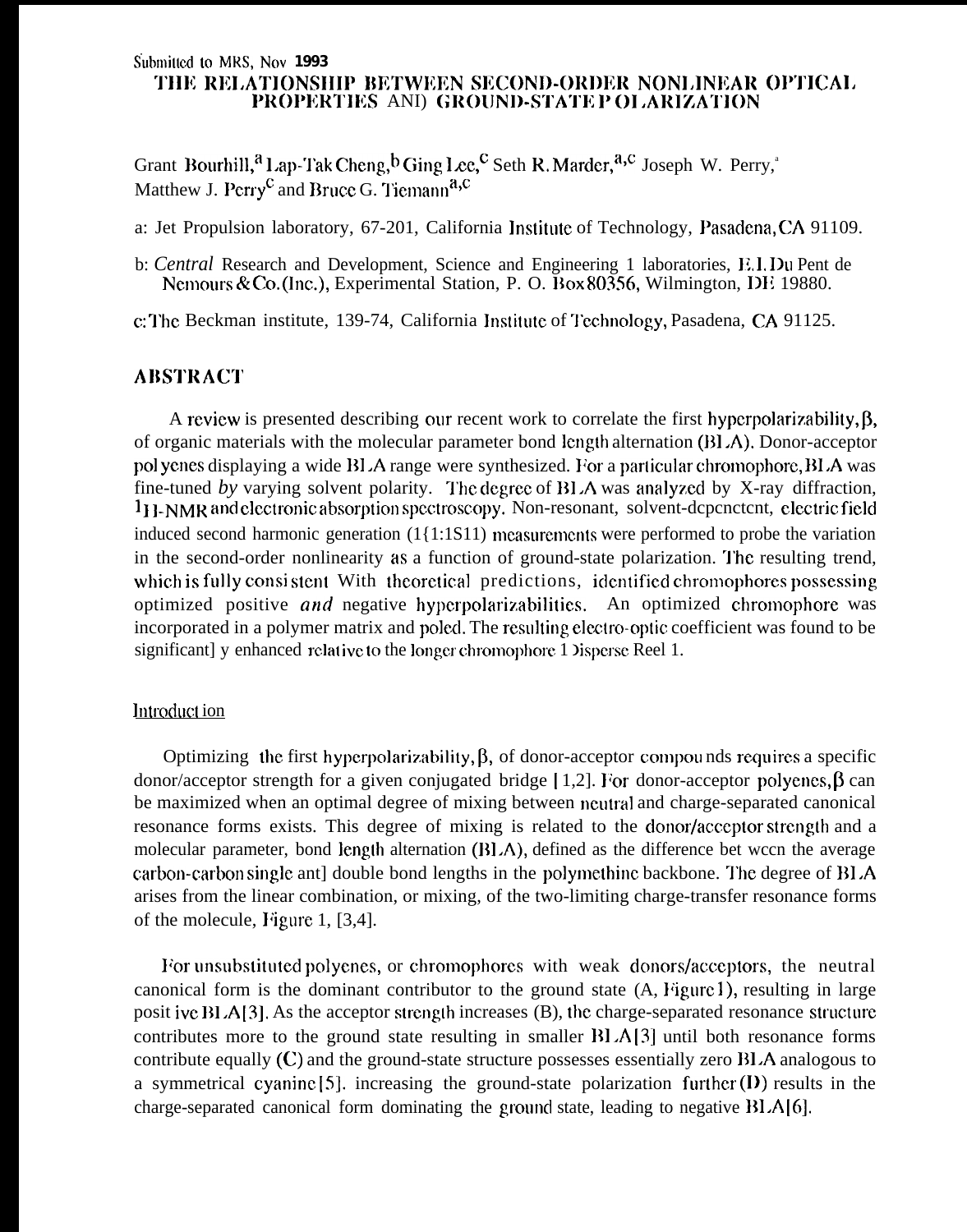

Figure 1. contribution of neutral and charge-separated resonance forms to the ground state. **BLA** values, tuned by varying donor/acceptor strengths, were determined by X-my diffraction  $[3, 5, 6]$ .

The relationship between  $\beta$  and  $BLA$  can be understood within the context of a two-state model [7] in which the dominant component of the  $\beta$  tensor is given as:

$$
\beta \quad \propto \qquad (\mu_{ee} - \mu_{gg}) \frac{\mu_{ge}^2}{E_{ge}^2} \tag{1}
$$

where  $g(e)$  is the index of the ground (charge-transfer excited) state,  $\mu$  and E arc the dipole matrix clcmcnt and transition energy bctwccn two subscripted states, rcspcctivc]y. It has been predicted [ 1,8] that as a function of increasing polarization (decreasing BLA), starting from the polyene limit (maximum positive BLA): (i)  $\mu_{ce}$  -  $\mu_{gg}$ , starts positive, increases and reaches a positive peak (region A, l'igure 2); (ii) dccrcascs, (region B); (iii) continues to decrease, passing through zero at the cyanine-limit, becomes negative (region  $\mathbf C$ ); (iv) becomes increasingly negative (region I)) and (v) exhibits a negative peak and decreases in magnitude (region E). It is also predicted that  $\mu_{ge}^2$  and  $1/E_{ge}^2$  peak at the cyanine-limit (Figure 2) and thus  $\beta$ , which is a product of these three terms, exhibits positive and negative peaks closer to the cyanine-limit than where  $(\mu_{ee} - \mu_{gg})$  peaks. The molecular second-order nonlinear optical properties of a series of donor-acceptor polyenes have been evaluated by EFIS1 1 to test the structure-property relationships proposed in Figure 2.

Molecules  $1-6$  (Figure 3) were examined since strong evidence exists that they cover approximately the BLA range  $A-E$  (Figure 2.) [9]. For example, BLA values for 1 and 2, determined by X-ray crystallography, are 0.05 Å and 0.015 Å respectively, suggesting that 1 lies in region A and 2 in region  $\bf{B}$ . X-ray crystallographic studies on 4, possessing a stronger acceptor than 1 or 2, reveal a BLA of -0.014  $\AA$ , suggesting that 4 lies in region C. Additionally, 3 and 4 exhibit positive solvatochromism in nonpolar solvents and negative solvatochromism in polar solvents (Table 1), indicative of BLA changing sign as a function of solvent polarity [11]. These data suggest that 3 and 4 fall in region C. Compounds 5 and 6 arc negatively solvatochromic in all solvents used. Furthermore, the large  $\frac{1}{1}$  1-111 coupling constant across the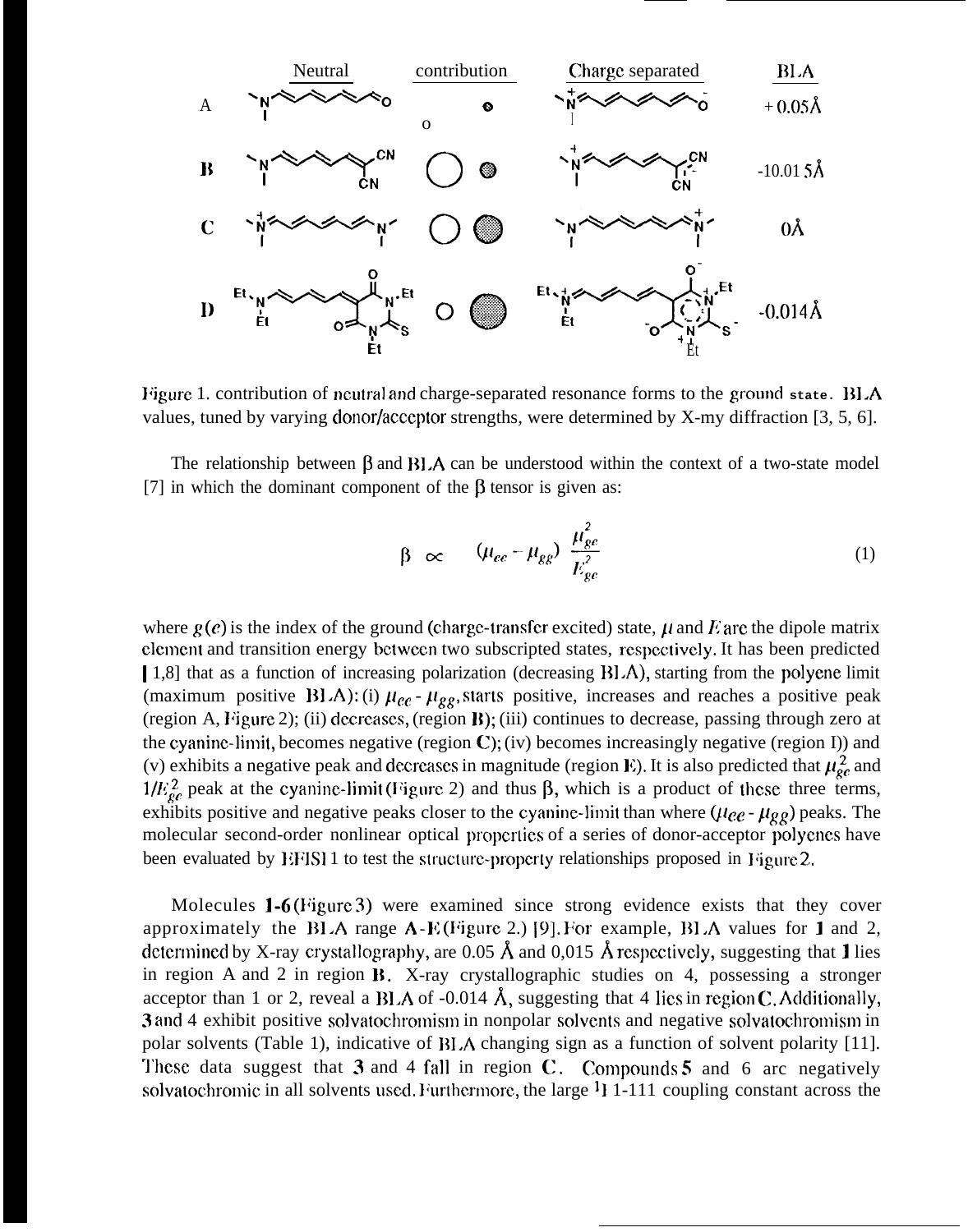central carbon-carbon bond is consistent with a trans double bond as depicted in the z witterionic form of 5 and 6 (Figure 3, right). These data imply that 5 falls in region 1) and that 6 falls in 1) in moderate polarity solvents possibly region  $E$  in highly polar solvents. For a given molecule, 111. A can be fine-tuned by varying solvent polarit y since mixing of the neutral and charge-separated canonical forms is sensitive to this perturbation  $[3,4,11]$ . For example, the progression of 5 and 6 towards a more charge-separated struct urc with increasing solvent polarity is evidenced by the increase in the.  $1,1$ -] II coupling constant across the central carbon-carbon bond (Figure 4).



Figure 2. Dependence of the ground-state structure on  $\mu_{ge}^2$  ( $-$  -),  $1/E_{ge}^2$  (…),  $\mu_{ee}$   $\mu_{gg}$  (– ) and  $\beta$  ( —) [ 1,8]. Ground-state polarization increases from A-E. The point where  $(\mu_{ce} - \mu_{gg})$ and  $\beta$  are zero corresponds to the "cyanine-limit" of zero BLA (center of C).

Non-resonant 1:1<sup>1</sup>ISI I measurements of  $\mu$   $\beta$  were performed, at 1907 nm, on 1-6 in solvents of varying polarity using apparatus and methodology described elsewhere [ 12]. The  $\mu \cdot \beta$  product and absorption maxima as a function of the normalized solvent polarity parameter  $E_T(30)$  are presented in Table 1 [9]. The  $\mu$   $\beta$  product of 1 increases with solvent polarity, consistent with the trend expcctcd given the large <sup>111</sup> .A from previous structure determinations [3]. The stronger dicyano moiety (2) increases the contribution of the charge-scpatated canonical form to the ground state, BLA decreases and  $\mu \beta$  exhibits a positive peak (region B, Figure 2). A positive peak in  $\mu \cdot \beta$  has been reported previously [1]. increasing the acceptor strength further by utilizing the diethylbarbituric (3) and diethylthiobarbituric acid (4) moieties, results in decreasing h yperpolarizabilities with increasing solvent polarity. in fact, for  $3$  in the most polar solvent and 4 in nonpolar solvents  $\mu \cdot \beta$  *changes sign*, consistent with the structural assignment of 3 and 4 being in region  $C$ , as a result of solvent stabilization of the charge-separated canonical form tuning  $BLA$ through the cyanine-limit [11]. The values of  $\lambda_{\text{max}}$  for 4 arc. maximized when  $\mu \cdot \beta$  is close to zero, consistent with the relationship depicted in Figure 2.. As the donor/acceptor strength is further increased (5 and 6), a negative peak in  $\mu$ .  $\beta$ , with increasing solvent polarity, is observed consistent with the predicted behavior for region 1).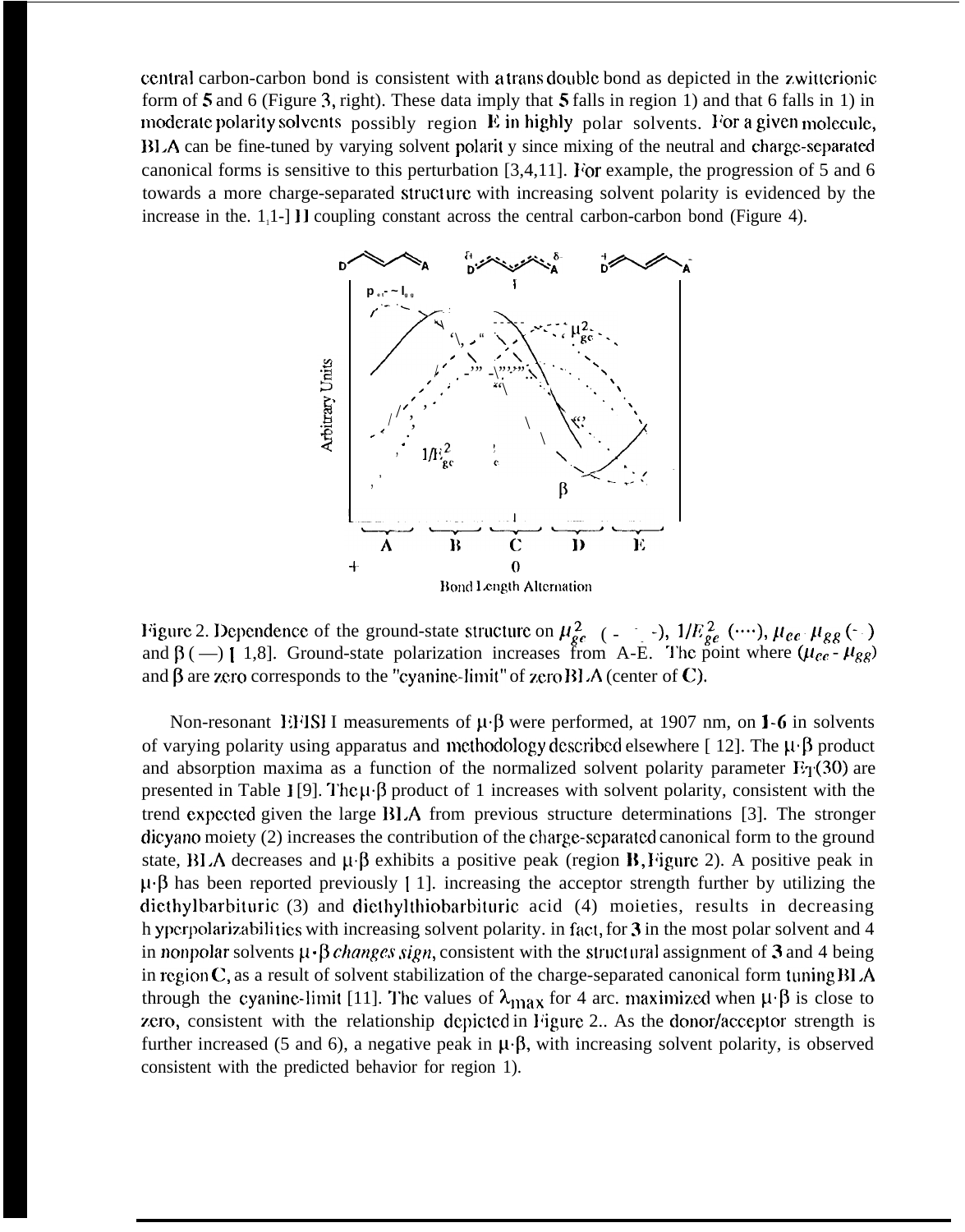

Figure 3. canonical charge-transfer resonance structures for the donor-acceptor polyenes invest igated. Electron donor/acceptor strength in the neutral form increases from 1-6.  $\text{R1} \equiv \text{C2115}$ and Bu $\equiv$ n-C<sub>4</sub>l 19.



Figure 4. 1  $\}$ ] $\}$ ] coupling constants for 5 and 6 as a function of solvent polarity [10]. The trend of increasing coupling constant with increasing solvent polarity is indicative of an evolution rewards a more charge-separated ground state (1 igure 3, right).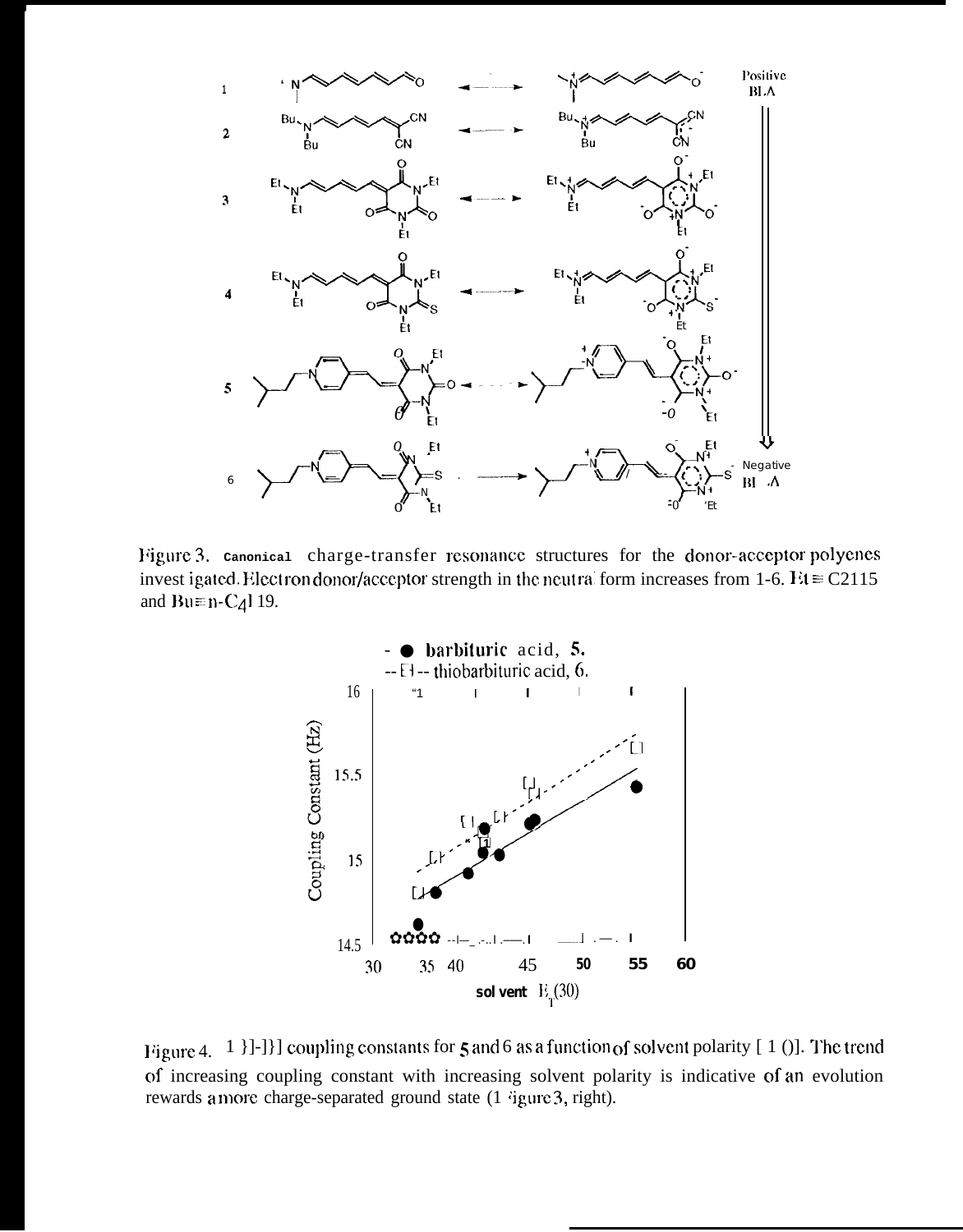"J'able 1. Solvent-dependent  $\mu \cdot \beta$  (units of 1(1-48 esu) for 1-6. The estimated precision in  $\mu \cdot \beta$  is  $\pm 10\%$ . The polarity of the solvents increase (the contribution of the charge-separated resonance structure to the ground-state geomet ry increases) from left to right. Normalized  $E_T(30)$  values of the solvents [10] are presented within parentheses. "The maximum absorption wavelength (λmax, units of nm) of the chromophores are given below the  $\mu \cdot \beta$  values. insolubility precluded the determination of  $\mu \cdot \beta$  for 5 and 6 in certain solvents.

| Solvent      |                           |                  |                               |                  |            |                    |                                 |                  |
|--------------|---------------------------|------------------|-------------------------------|------------------|------------|--------------------|---------------------------------|------------------|
|              |                           | CCI <sub>4</sub> | C <sub>6</sub> H <sub>6</sub> | CHC <sub>3</sub> | c112C12    | CH <sub>3</sub> CN | CH <sub>3</sub> NO <sub>2</sub> |                  |
| Molecule     |                           | (0.0525)         | (0.1111)                      | (0.2593)         | (() .3086) | (().456())         | (0.481s)                        | Region           |
|              | $\mu \cdot \beta$         | 299              | 272                           | 322              | 343        | 348                | 430                             | A                |
|              | <b><i><u>Amax</u></i></b> | 396              | 404                           | 420              | 420        | 418                | 426                             |                  |
| $\mathbf{2}$ | $\mu \cdot \beta$         | 332              | 360                           | ' 400            | 340        | 231                | 195                             | B                |
|              | <b><i><u>Amax</u></i></b> | 446              | 472                           | 478              | 480        | 476                | 480                             |                  |
| 3            | $\mu \cdot \beta$         | 401              | 205                           | 200              | 141        | 109                | .6S                             | C                |
|              | λmax                      | 498              | 504                           | 5<br>$\theta$    | 508        | 502                | 506                             |                  |
| 4            | $\mu \cdot \beta$         | 276              | 264                           | $-22$            | $-60$      | $-240$             | $-316$                          | C                |
|              | <b>Amax</b>               | 526              | 532                           | 536              | 534        | $5^{\circ}$<br>24  | 526                             |                  |
| $\mathbf{5}$ | $\mu \cdot \beta$         |                  | $-180$                        | $-374$           | $-414$     |                    | $-350$                          | $\left  \right $ |
|              | <b><i><u>Amax</u></i></b> | 528              | 520                           | 510              | 506        | 488                | 490                             |                  |
| 6            | $\mu \cdot \beta$         |                  |                               | $-600$           | $-770$     | $-550$             | $-363$                          | D/E              |
|              | Amax                      | 548              | 538                           | 526              | 520        | 496                | 496                             |                  |

## Electro-optic measurements

The electro-optic coefficient,  $r_33$ , of the optimized  $\mu$   $\beta$  chromophore, 2, was measured at 820 nm using the thin-film ellipsometric technique [13]. The electro-optic coefficient is presented in Table II along with the value for the conventional chromophore Disperse Red 1 (DR1) for comparison. Despite DR1 being 4 atoms longer, its electro-optic coefficient is significantly less than that of the optimized chromophore. This comparison underscores the benefit of the proposed structure-property relationship in realizing chromophores possessing enhanced nonlinearities.

Table 11. Electro-optic coefficients, conjugation lengths and maximum absorption wavelengths for DR1 and 2 in PMMA, both samples having identical chromophore loading (2 mole %) and poling conditions (108 V/m at 120<sup>o</sup>C). Sample preparation details are reported elsewhere [14].

| Molecule | Length   | $\lambda$ max | 133                    |
|----------|----------|---------------|------------------------|
| DR 1     | 13 atoms | 487 nm        | $1.0 \text{ pmV}^{-1}$ |
|          | 9 atoms  | 480 nm        | $2.5 \text{ nmV}^{-1}$ |

In summary, donor-acceptor polyenes of comparable conjugation length have been synthesized and their solvent-dependent, non-resonant hyperpolarizabilities measured. Optimization in a positive and negative sense, as well as a sign change in  $\mu$  B, was observed. These observations were explained by molecular structure changes resulting from the variation of